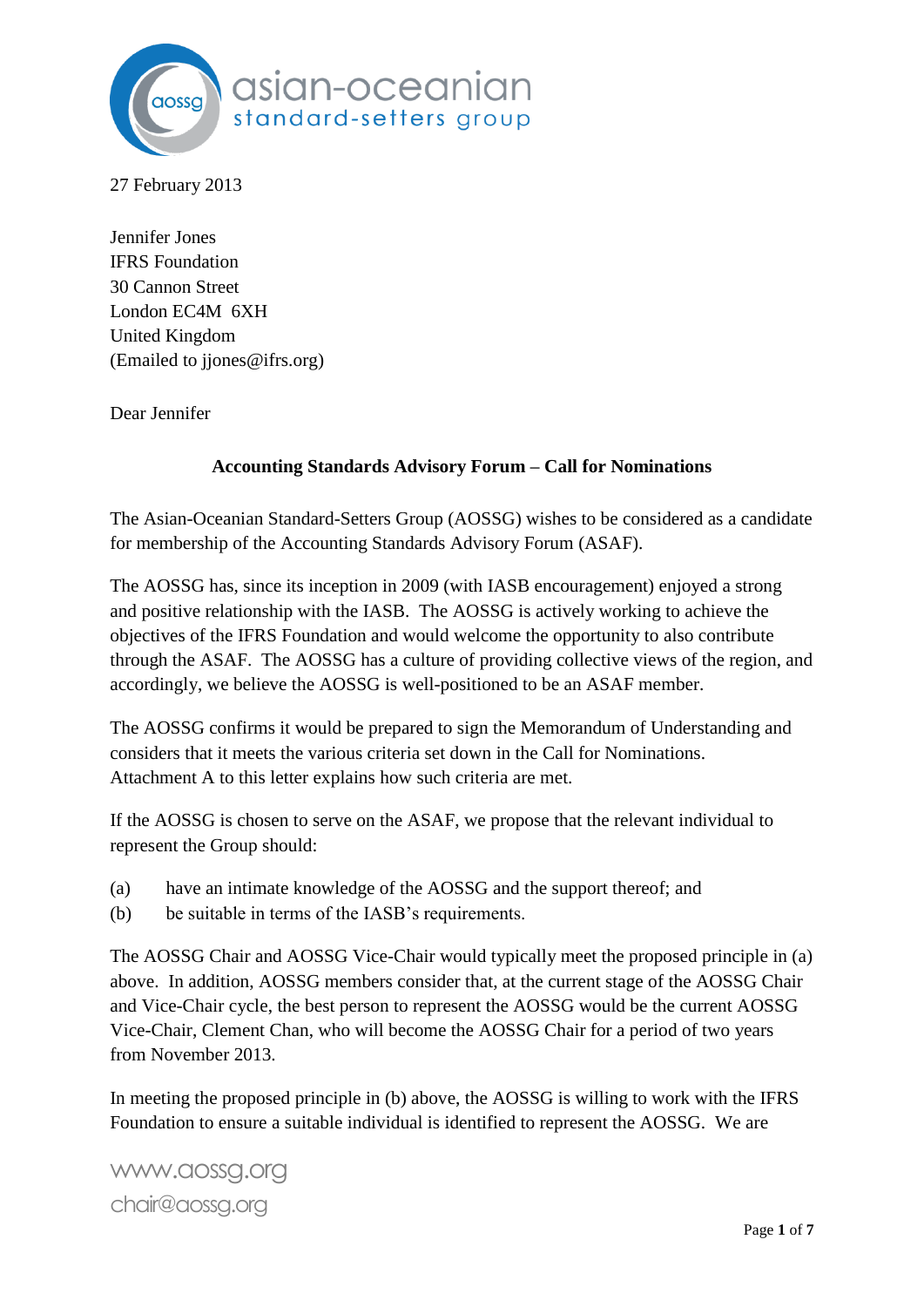

conscious that the Foundation needs to think about the balance of ASAF's membership and we would not wish to present a candidate as if they should be accepted simply because they are nominated.

The AOSSG has formed an ASAF Working Party, which comprises members of the AOSSG Chair's Advisory Committee and other members so as to achieve a representative membership. Indeed membership of the AOSSG's ASAF Working Party is open to any AOSSG member. The AOSSG's ASAF Working Party will also have strong linkages to our existing technical Working Groups.

Mr Chan, the current AOSSG Vice-Chair and our nomination to represent the AOSSG on the ASAF should it be allocated a seat, is the Chair of the AOSSG's ASAF Working Party. He will be very well-placed, therefore, to fully reflect the diverse views of the region.

If there are any matters on which the IFRS Foundation would wish further documentation or comment, please contact me.

Yours faithfully

A.M. Stevenson

Kevin M. Stevenson Chair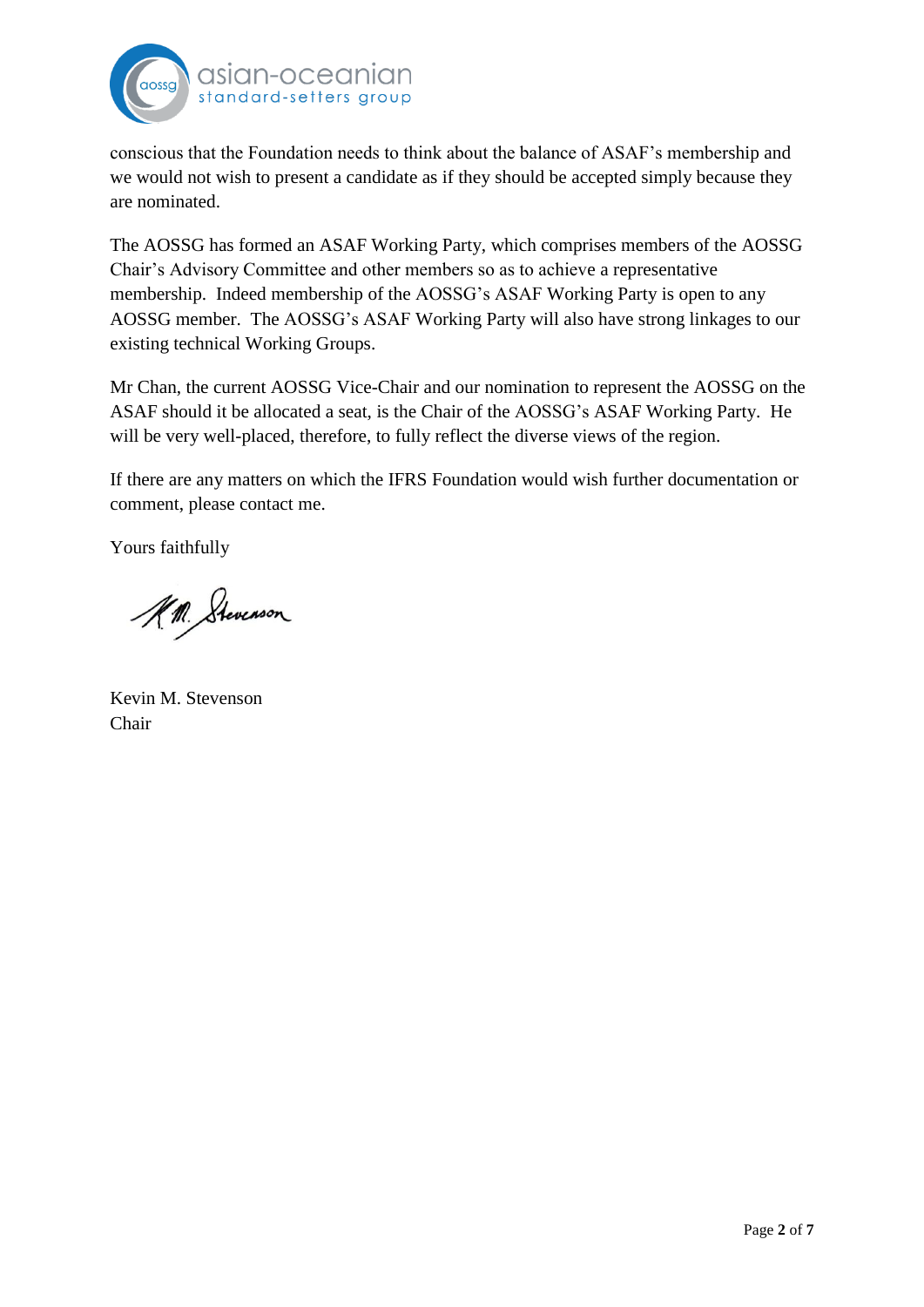

# **Attachment A**

This attachment sets out the case of the Asian-Oceanian Standard-Setters Group (AOSSG) for ASAF membership and for the AOSSG's process for selecting a representative in accordance with the criteria set out in the IFRS Foundation's *Call for Nominations*.

## **1 The suitability of the AOSSG, as a recognised regional standard-setting organisation, for membership of ASAF**

### **1.1 AOSSG as a recognised regional standard-setting organisation**

1.1.1 The AOSSG comprises the standard-setters of 26 member jurisdictions spread throughout Asia and Oceania. This is as defined by the United Nations, which includes the Middle East, North, Central, West, South and South-East Asia, Australia and the Oceanian Pacific Islands. A brief overview of the AOSSG is provided in Attachment B. A list of members is provided in page 3 of Attachment B. The current Chair of the AOSSG is Kevin Stevenson, Chair of the Australian Accounting Standards Board (AASB), and the current Vice-Chair is, Clement Chan, Chair of the Financial Reporting Standards Committee of the Hong Kong Institute of Certified Public Accountants (HKICPA). The Vice-Chair is elected by the membership and becomes Chair after two years.

#### **1.2 Technical competence**

- 1.2.1 The AOSSG's current structure is set out in page 5 of Attachment B. The Chair and Vice-Chair are supported by a Chair's Advisory Committee (CAC) comprising eight jurisdictions and by Working Groups devoted to particular technical topics. There are currently 11 Working Groups. Those Working Groups have been developing their expertise intensively for up to three years and closely track the IASB's agenda and processes. The CAC also deals with topics for which an existing Working Group does not exist (for example, on the proposals for the ASAF).
- 1.2.2 Working Groups often meet for technical discussions and survey the wider membership for the purposes of gathering their views for inclusion in submissions to the IASB and other organisations, and for the purposes of their own research publications. AOSSG submissions and publications are available on the [AOSSG](http://www.aossg.org/)  [website \(www.aossg.org\).](http://www.aossg.org/) When making its submissions to the IASB, the AOSSG has a culture of reflecting the collective regional views of AOSSG members, even if some views are inconsistent with one another. The AOSSG aims to fully reflect the diversity of views in the region. We believe that providing collective views enhances the input to the IASB compared with providing a single majority view. The AOSSG's philosophy is to respect the rights of members who may have views that differ from the majority view. Accordingly, the AOSSG believes it is well-positioned to represent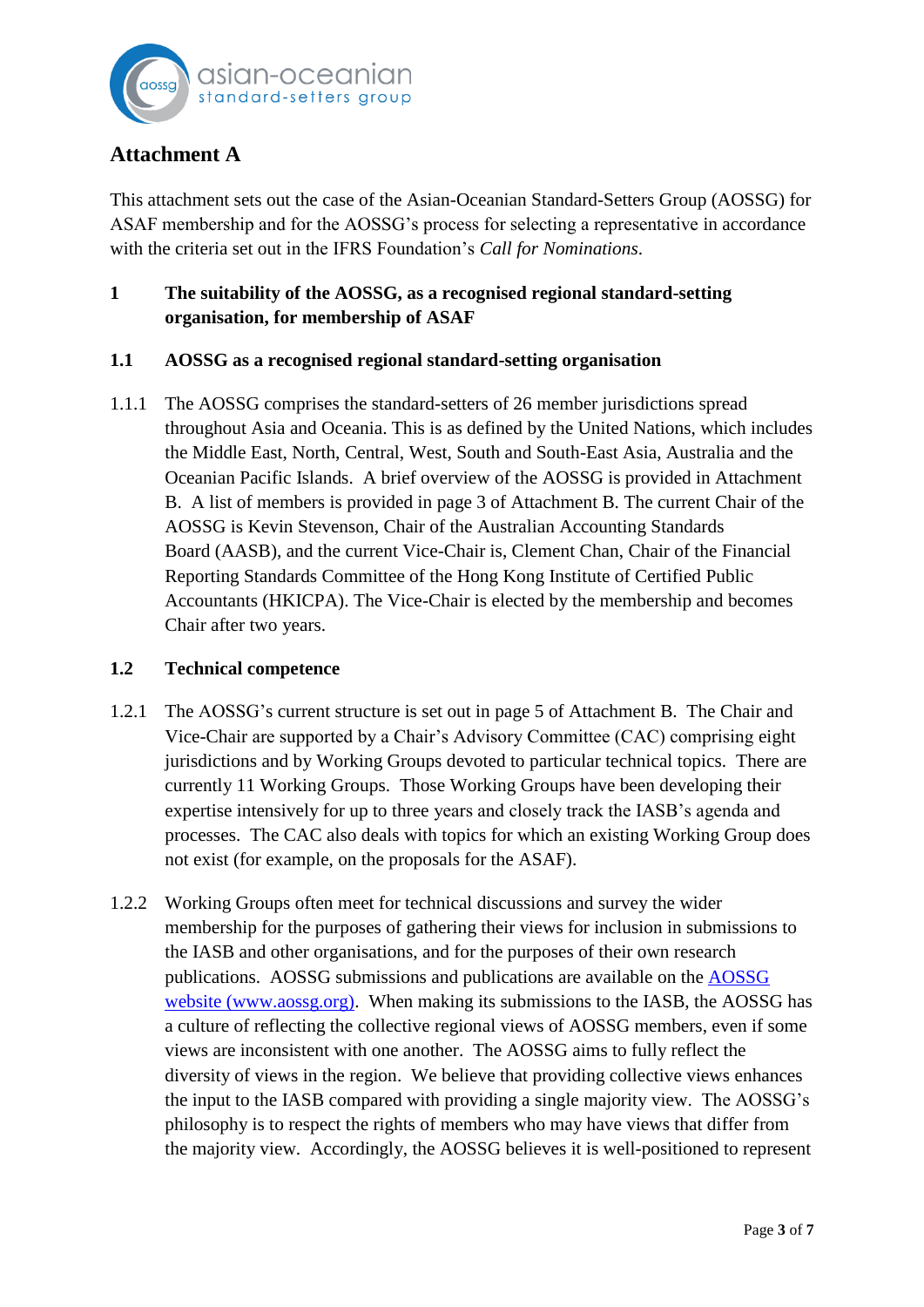

the technical views of standard-setters in the Asia-Oceania region as an ASAF member.

#### **1.3 Scale, degree and expertise of resources available**

- 1.3.1 Many individuals within the AOSSG have significant experience in standard-setting, in practice, the academe and the other areas relevant to standard-setting. The majority of member organisations have dedicated and full-time technical staffs that are often called upon to assist the AOSSG and its Working Groups.
- 1.3.2 The Secretariat of the AOSSG comes from the Chair's jurisdiction and is assisted by the staff of the Vice-Chair's jurisdiction and by the Secretariats provided by previous Chairs (Malaysia and Japan to date). We follow a concept of a virtual Secretariat whose skills and relationships developed with the membership are accumulated across the terms of the various office bearers.
- 1.3.3 There would be well over 100 people involved in the AOSSG's activities, as members of the CAC and Working Groups, who work to help generate AOSSG views. The lead jurisdictions of each Working Group are considered to be experts in their topic. We now see expertise fairly evenly spread across the members in each group – an encouraging aspect of our first three years of operation.
- 1.3.4 The AOSSG has a dedicated website maintained by the AASB. Further details of the AOSSG, including its Vision Statement and its activities, can be seen at www.aossg.org.
- 1.3.5 The AOSSG, through its members, has access to topical and industry reference groups on key topics in the region that can be consulted to assess issues arising in practice.

### **1.4 The AOSSG's knowledge and experience of IFRS and its application**

- 1.4.1 The application of IFRS in Asia-Oceania is set out in Attachment C. It is drawn from the AOSSG Vision Statement. It summarises the various levels of IFRS adoption within the region. In the last three years there has been a steady migration of jurisdictions towards the right of the attached table towards full adoption of IFRS by member jurisdictions.
- 1.4.2 AOSSG members vary in experience with IFRS, with some members having many years of relevant experience and others having only recently begun the journey. The economies of AOSSG members vary from developing, to emerging, to developed, and accordingly, are a good test of the application of IFRSs.
- 1.4.3 AOSSG Working Groups prepare the draft submissions for the AOSSG, often after surveying members on various issues. The whole membership then considers final draft submissions before they are signed and submitted by the Chair and relevant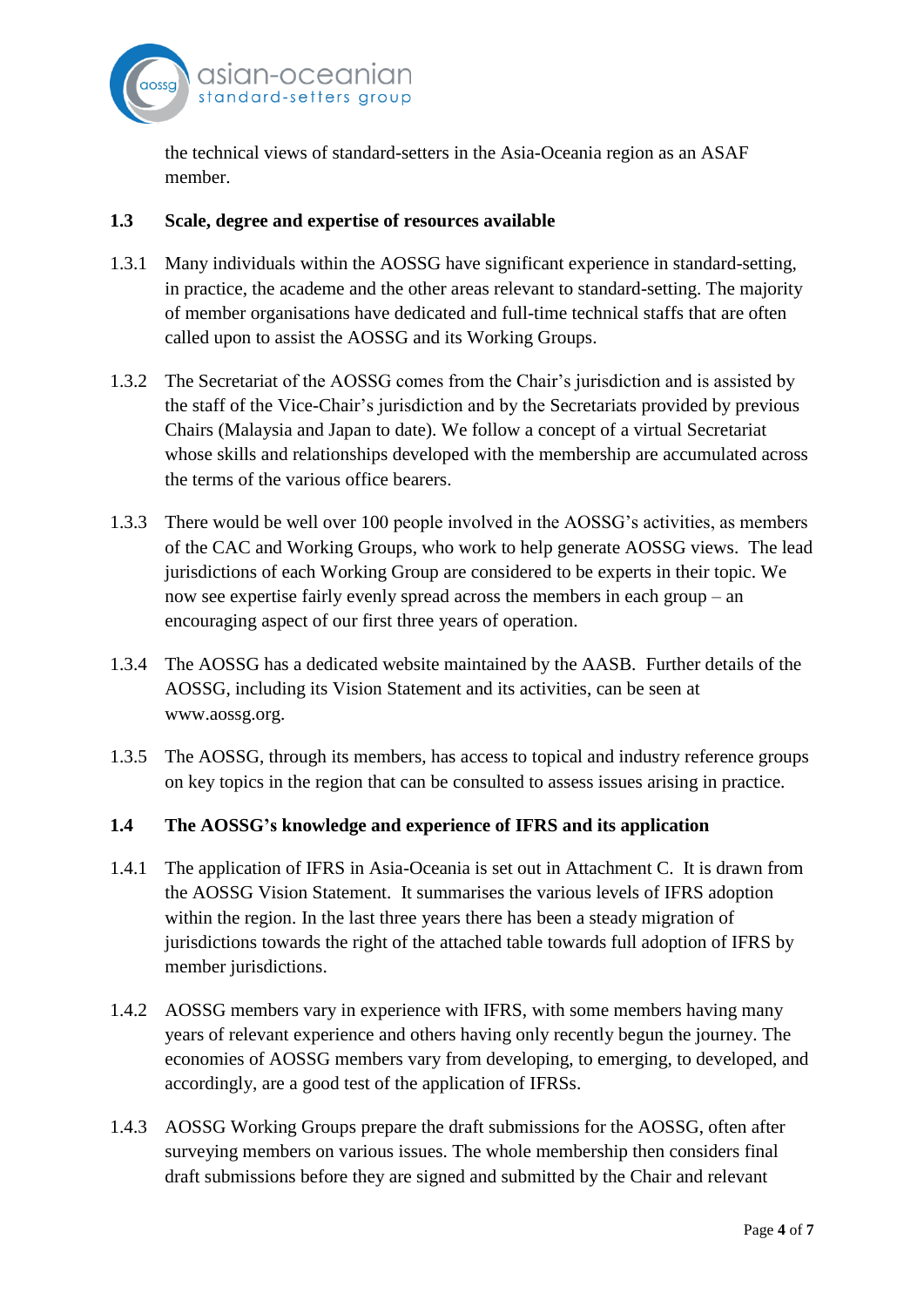

Working Group leaders. This internal process has drawn more jurisdictions into the IASB's due processes.

## **1.5 The AOSSG's contribution to the activities of the IFRS Foundation and the IASB's standard-setting process**

- 1.5.1 The AOSSG has, since formation late in 2009, actively contributed to the work of the IASB by fully participating in almost all IASB requests for comment and relevant IFRS Interpretation Committee surveys of issues. The AOSSG has provided background information to IASB staff on issues and has provided regular opportunities for IASB members to have dialogue within the region. IASB members have met regularly with the AOSSG in AOSSG public conferences, and have conducted IASB regional technical conferences attached to our conferences. The AOSSG has also proactively raised issues for IASB and Interpretations Committee consideration (e.g. bearer biological assets in agriculture, IFRIC 15, the implications of IFRS developments for Islamic finance).
- 1.5.2 AOSSG members are also active in IFASS meetings and in meetings between the regions of the world. More than a third of IFASS attendees have come from AOSSG jurisdictions in recent years.
- 1.5.3 The AOSSG aims to be distinctive in making submissions, deliberately avoiding any semblance of lobbyist behaviour, and engaging with the IASB as standard-setters. The AOSSG has been concerned about the political arguments that have impeded the IASB's attempts to set global standards. We believe the IASB has been appreciative of the AOSSG's approach.

### **1.6 The AOSSG's knowledge of the issues and concerns from its jurisdiction/region**

- 1.6.1 This criterion has been largely covered above by our commentary on the use of Working Groups, the breadth of our membership and by the examples of participation cited. The AOSSG has, since inception, been a full participant in IASB due processes.
- 1.6.2 Other initiatives the AOSSG has supported in the region include the Regional Policy Forum which aims to inform regulators and policy makers about IFRS, address regulatory issues in the region (especially among regulators deliberating on the adoption of IFRS), and highlight concerns when jurisdictions either have, or are contemplating, carve outs from IFRS. Most recently we have established a pilot IFRS Centre of Excellence for a Developing Country in Nepal aimed at building the capacity of that jurisdiction to facilitate IFRS adoption. Australia is chairing the Working Party for the establishment of this pilot IFRS Centre of Excellence, which is providing insights into the difficulties faced by under-resourced jurisdictions in adopting IFRS. In addition, AOSSG office bearers have presented in various jurisdictions in the region, including those contemplating adoption of IFRS (for example, our work with Islamic countries, including Saudi Arabia in 2012).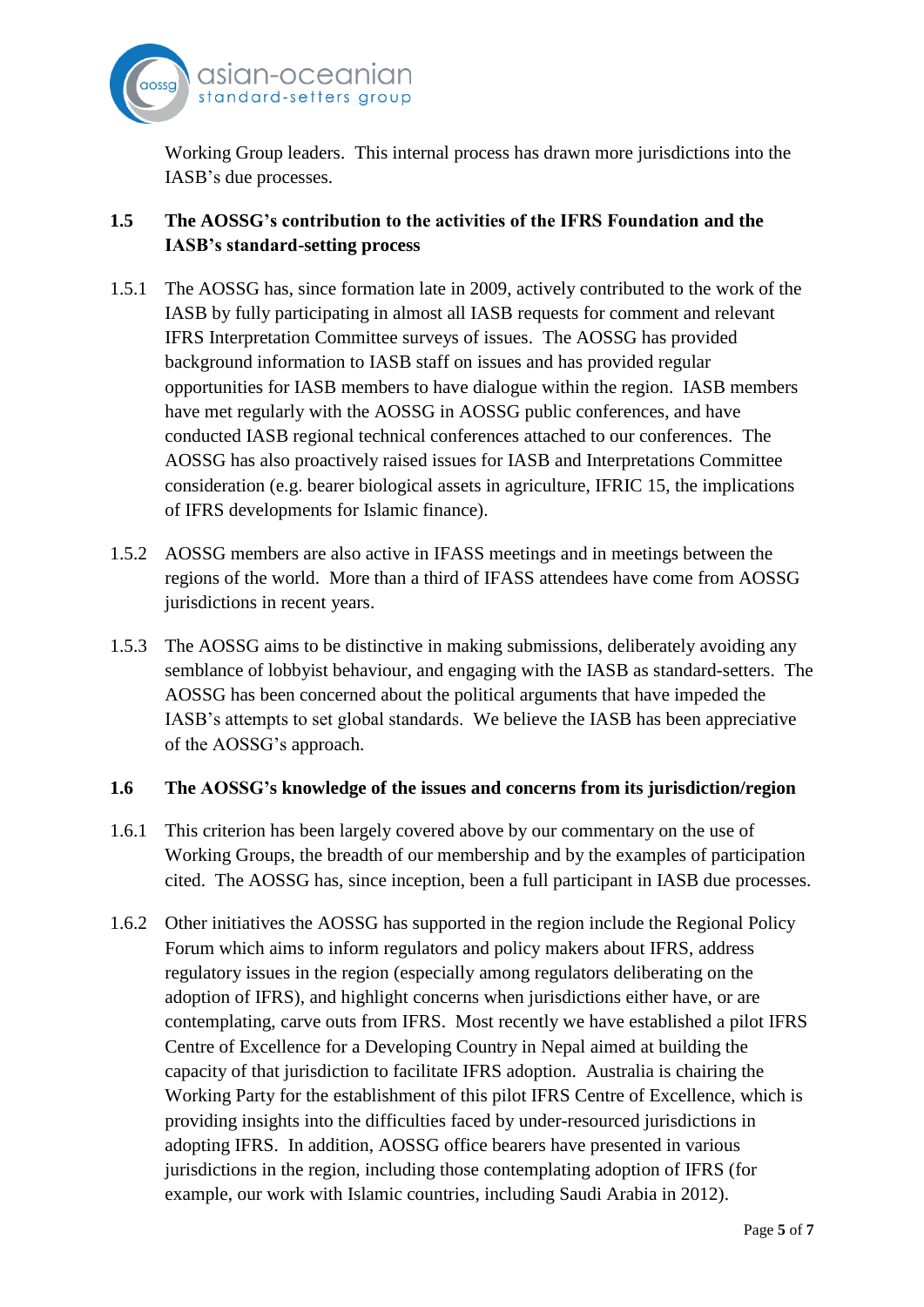

### **1.7 The scale of the capital market in the country and region**

1.7.1 Asia-Oceania represents around 16.9 trillion USD or  $31\%$ <sup>1</sup> of world capitalisation in listed equity markets at the end of 2012, more than  $60\%$ <sup>2</sup> of the world population at the end of 2011 and has a GDP of about 24 trillion  $USD^3$  at the end of 2011. The trend is for growth in all these indicators.

## **1.8 How the AOSSG intends to seek input from and represent the perspectives of NSS within its region (where relevant)**

- 1.8.1 The AOSSG, if a member of the ASAF, would be supported by the AOSSG ASAF Working Party specifically being formed to brief the individuals representing AOSSG and other Asian-Oceanian members selected to represent their own jurisdictions, on the ASAF. That Working Party, which comprises members of the AOSSG Chair's Advisory Committee and other members, will also have strong linkages to the existing technical Working Groups.
- 1.8.2 The AOSSG has a strong network of contacts throughout the global and regional standard-setting communities, with regulators, IASB Board and staff members. It would make full use of that network.
- 1.8.3 The AOSSG would also continue to conduct its formal annual meeting and to meet informally, whenever necessary and efficient, to discuss, for example, emerging issues and IASB technical topics.
- **2 The Suitability of the Individual Proposed to Represent the AOSSG in terms of ability to contribute meaningfully and provide reliable and relevant advice**

#### **2.1 The AOSSG proposed process for selecting a representative**

- 2.1.1 As indicated in our cover letter, the AOSSG proposes a principle for selecting an individual to represent the AOSSG should it be allocated a seat on the ASAF. The relevant individual to represent the Group should be someone with intimate knowledge of the AOSSG and the support thereof, and be suitable in terms of the IASB's requirements.
- 2.1.2 The AOSSG Chair and AOSSG Vice-Chair would typically meet the proposed principle. In addition, AOSSG members consider that, at the current stage of the AOSSG Chairship and Vice-Chairship cycle, the best person to represent the AOSSG would be the current AOSSG Vice-Chair, Clement Chan, who will become the

 $\overline{\phantom{a}}$ 

<sup>1</sup> World Federation of Exchanges, *[2012 WFE Market Highlights](http://www.world-exchanges.org/files/statistics/2012%20WFE%20Market%20Highlights.pdf)*, page 6, January 2013

<sup>2</sup> International Monetary Fund, World Economic Outlook Database, 2011

<sup>3</sup> World Bank[, Databank](http://data.worldbank.org/country)